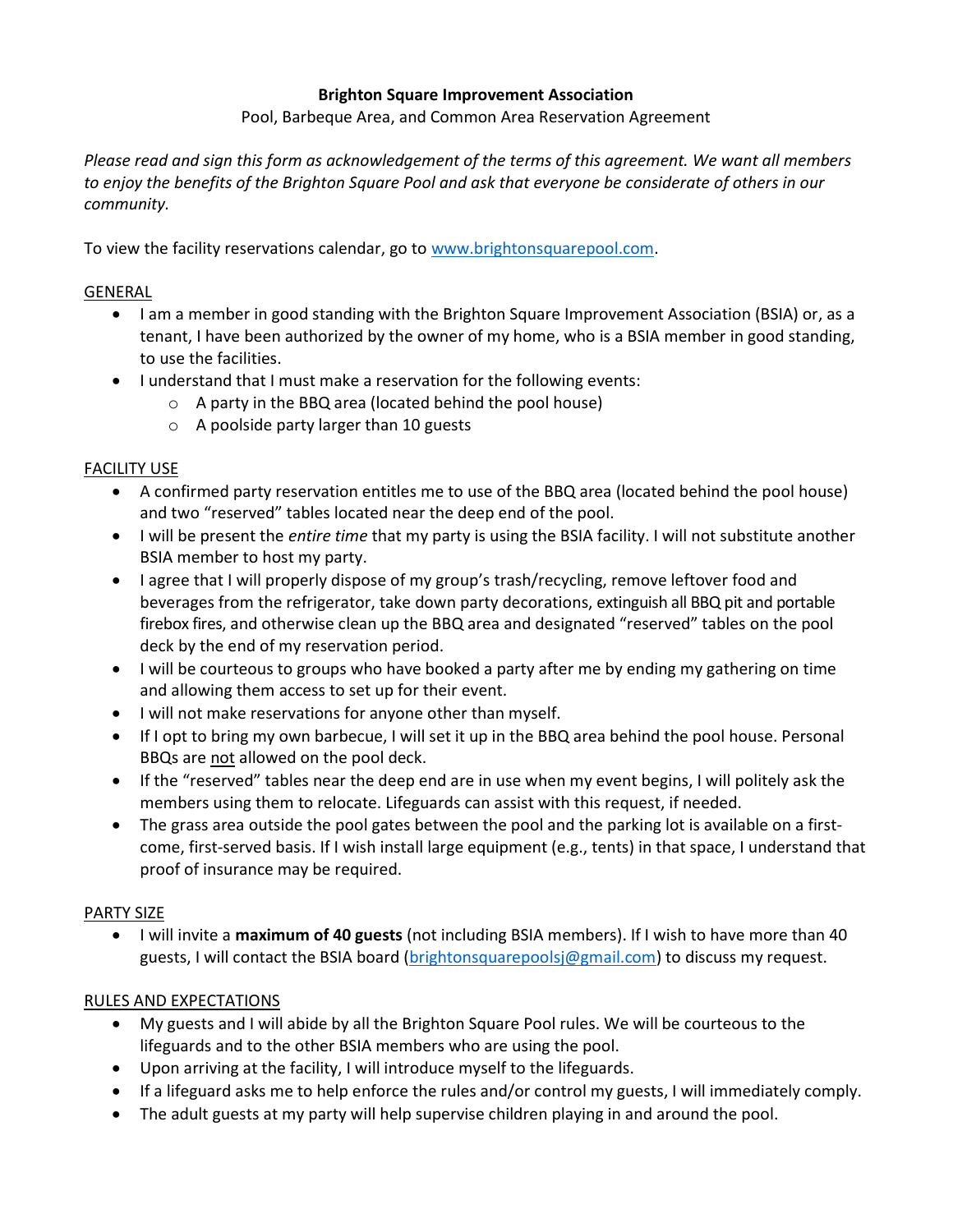### NOISE CONSIDERATIONS

- If I use a boom box or DJ to entertain my guests, I will be considerate of other pool members and the neighbors living around the pool by keeping the noise to a reasonable level.
- I will instruct the DJ to turn the bass down to minimize vibration.

# RESERVATION TIMES

Reservation times vary based on the lifeguard schedule. Monday – Thursday, 2-6 p.m. Friday, 4-8 p.m. Saturday-Sunday, 12-4 p.m. and 4-8 p.m.

## 2-6 p.m. (Monday – Thursday)

- I understand that my reservation time slot ends at 6 p.m. sharp and that I must finish cleaning up and vacate the reserved spaces by this time.
- My guests will leave at the end of my reservation period. If I leave before the reserved period ends, my guests will also leave.

## 4-8 p.m. (Fridays)

- I understand that my reservation slot ends at 8 p.m. sharp and that I must finish cleaning up and vacate the reserved spaces by this time.
- My guests will leave at the end of my reservation period. If I leave before the reserved period ends, my guests will also leave.

### 12-4 p.m. (Saturday-Sunday)

- $\bullet$  I understand that my reservation time slot ends at 4 p.m. sharp and that I must finish cleaning up and vacate the reserved spaces by this time.
- If there is a party booked after me, I will be courteous to the next group and allow them access to the reserved areas to set up, while I break down.
- My guests will leave at the end of my reservation period. If I leave before the reserved period ends, my guests will also leave.

# 4-8 p.m. (Saturday-Sunday)

- If I have booked the 4- 8 p.m. reservation slot, I understand that another member may be using the party spaces prior to me. I will be courteous to the member and their guests and work directly with them to coordinate a reasonable set up time for my gathering.
- I understand that my reservation slot ends at 8 p.m. sharp and that I must finish cleaning up and vacate the reserved spaces by this time.
- My guests will leave at the end of my reservation period. If I leave before the reserved period ends, my guests will also leave.

### FEES

- There is a flat fee of \$100 for each 4-hour time slot. You may book two back-to-back time slots for \$100 each (\$200 total) if both are available.
- If your party includes more than 40 guests, additional fees will apply. Contact brightonsquarepoolsj@gmail.com for more information.

I understand that if I do not abide by these rules set forth in this Agreement, I may be asked to leave the facility and/or lose my privilege to make future pool and barbecue reservations.